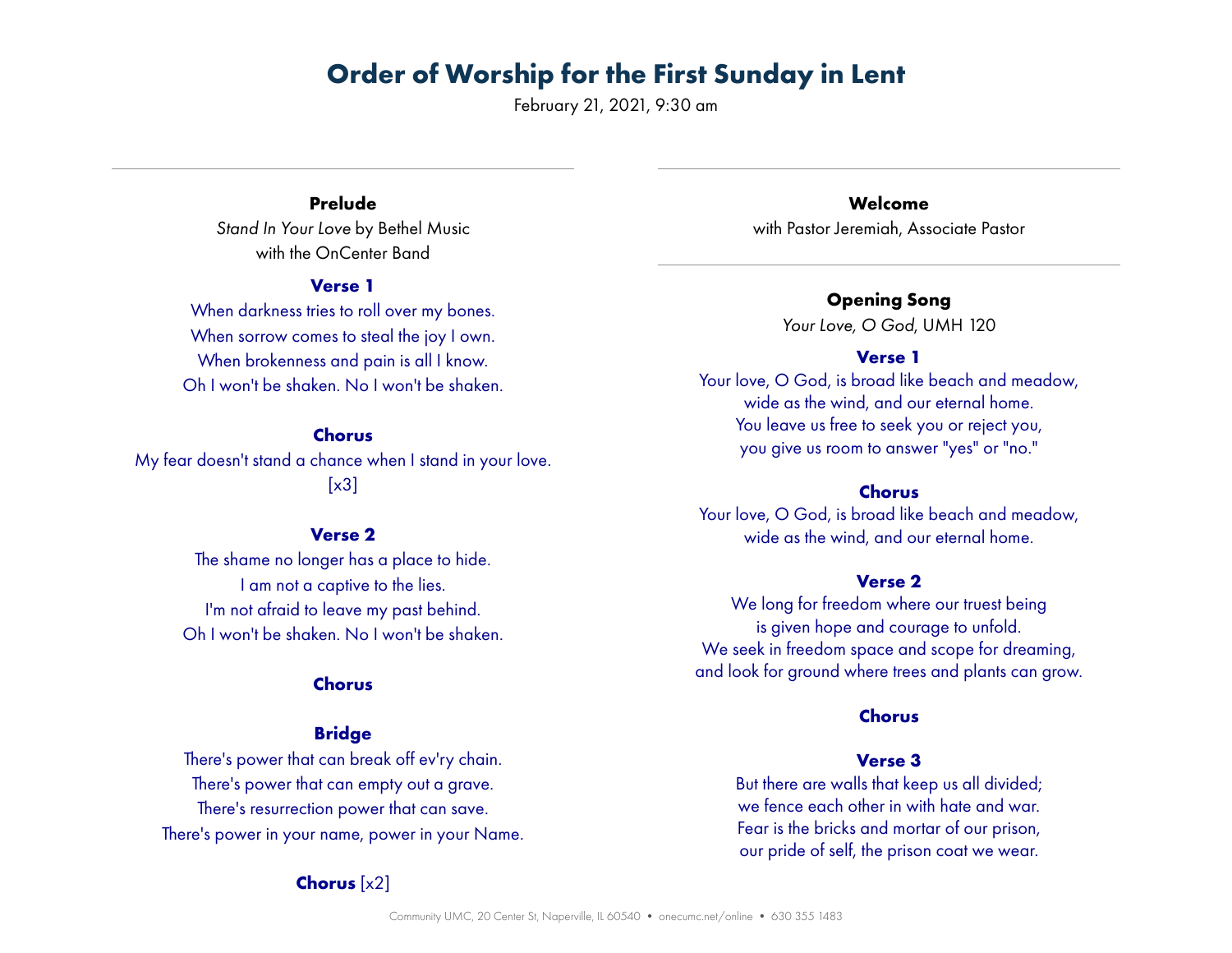February 21, 2021, 9:30 am

#### **Chorus**

#### **Verse 4**

O judge us, Lord, and in your judgment free us, and set our feet in freedom's open space; take us as far as your compassion wanders among the children of the human race.

#### **Chorus**

# **Opening Prayer**

with Pastor Jeremiah

#### **Passing of the Peace**

with Scott Baker

#### **Song**

*Where Children Belong*, TFWS 2233 with Minji Will, Cantor

This, this is where children belong welcomed as part of the worshiping throng. Water, God's Word, bread and cup, prayer, and song: this is where children belong.

**Time for Young Disciples**

with Beth Hagemeyer

#### **Extinguishing the Lenten Candles**

with Pastor Hannah

#### **Scripture**

Mark 1:9-15 with Betsy Roche

<sup>9</sup> In those days Jesus came from Nazareth of Galilee and was baptized by John in the Jordan. 10 And just as he was coming up out of the water, he saw the heavens torn apart and the Spirit descending like a dove on him. <sup>11</sup> And a voice came from heaven, "You are my Son, the Beloved; with you I am well pleased." 12 And the Spirit immediately drove him out into the wilderness. 13 He was in the wilderness forty days, tempted by Satan; and he was with the wild beasts; and the angels waited on him. <sup>14</sup> Now after John was arrested, Jesus came to Galilee, proclaiming the good news of God, 15 and saying, "The time is fulfilled, and the kingdom of God has come near; repent, and believe in the good news."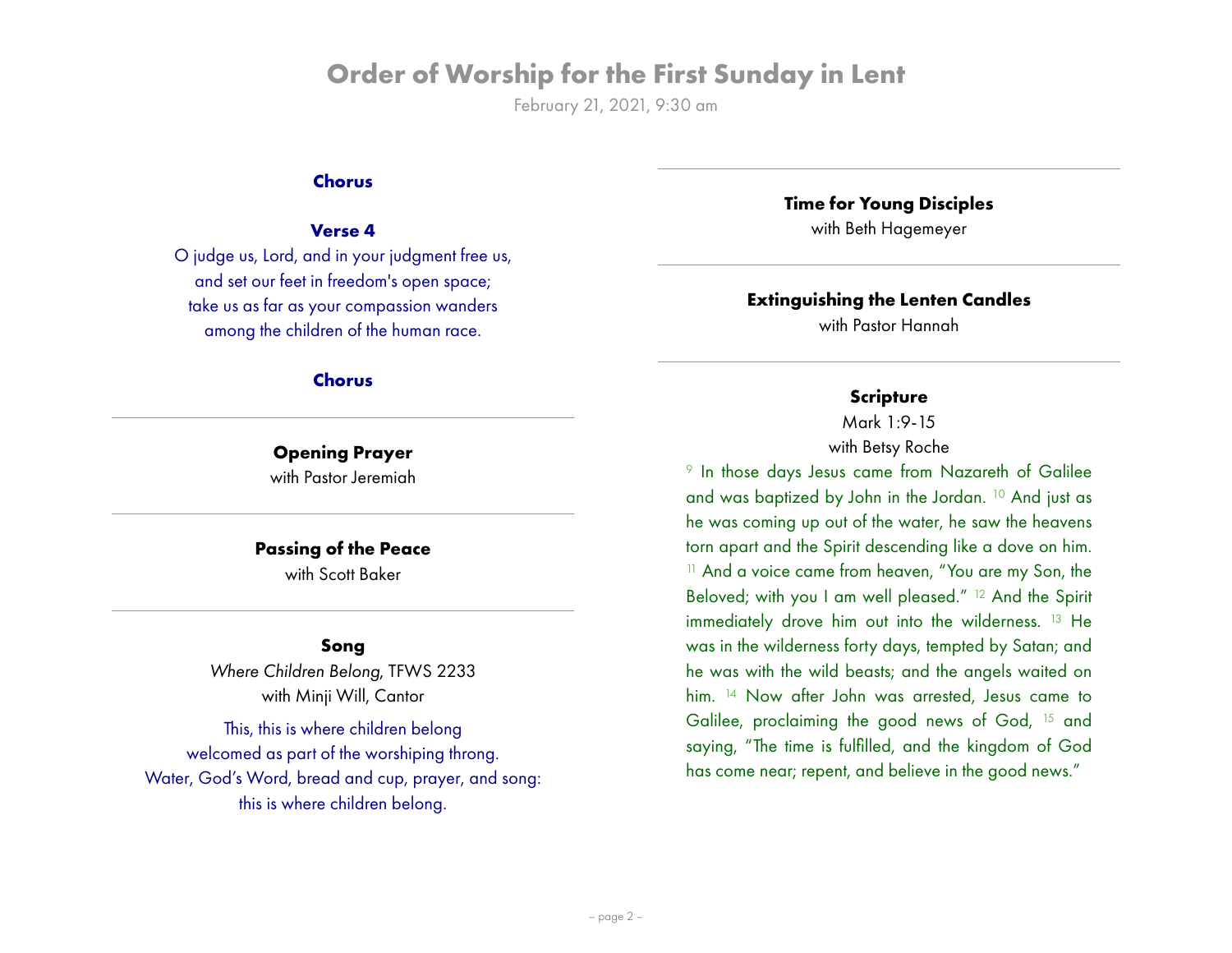February 21, 2021, 9:30 am

# **Song of Preparation**

*Jesus Walked This Lonesome Valley*, TFWS 2112 with Minji Will, cantor

> Jesus walked this lonesome valley; he had to walk it by himself. Oh, nobody else could walk it for him; he had to walk it by himself.

> > **Sermon** *Into the Wilderness* with Pastor Hannah

#### **Song**

*When I Survey the Wondrous Cross*, UMH 298 with Minji Will, Cantor

### **Verse 1**

When I survey the wondrous cross on which the Prince of Glory died, my richest gain I count but loss, and pour contempt on all my pride.

#### **Verse 2**

Forbid it, Lord, that I should boast, save in the death of Christ, my God; all the vain things that charm me most, I sacrifice them to his blood.

#### **Verse 3**

See, from his head, his hands, his feet, sorrow and love flow mingled down. Did e'er such love and sorrow meet, or thorns compose so rich a crown?

#### **Verse 4**

Were the whole realm of nature mine. that were an offering far too small; love so amazing, so divine, demands my soul, my life, my all.

> **Pastoral Prayer** with Pastor Jeremiah

### **The Lord's Prayer**

with Jo-Anne Etôndi-Schonewille, Yema Luhahi, Minji Will, Suzanne Wills, Jeremiah Lee, Mary Elliott, Hannah Chong Our Father, who art in heaven, hallowed be thy name. Thy kingdom come, thy will be done on earth as it is in heaven. Give us this day our daily bread, and forgive us our trespasses, as we forgive those who trespass against us. And lead us not into temptation, but deliver us from